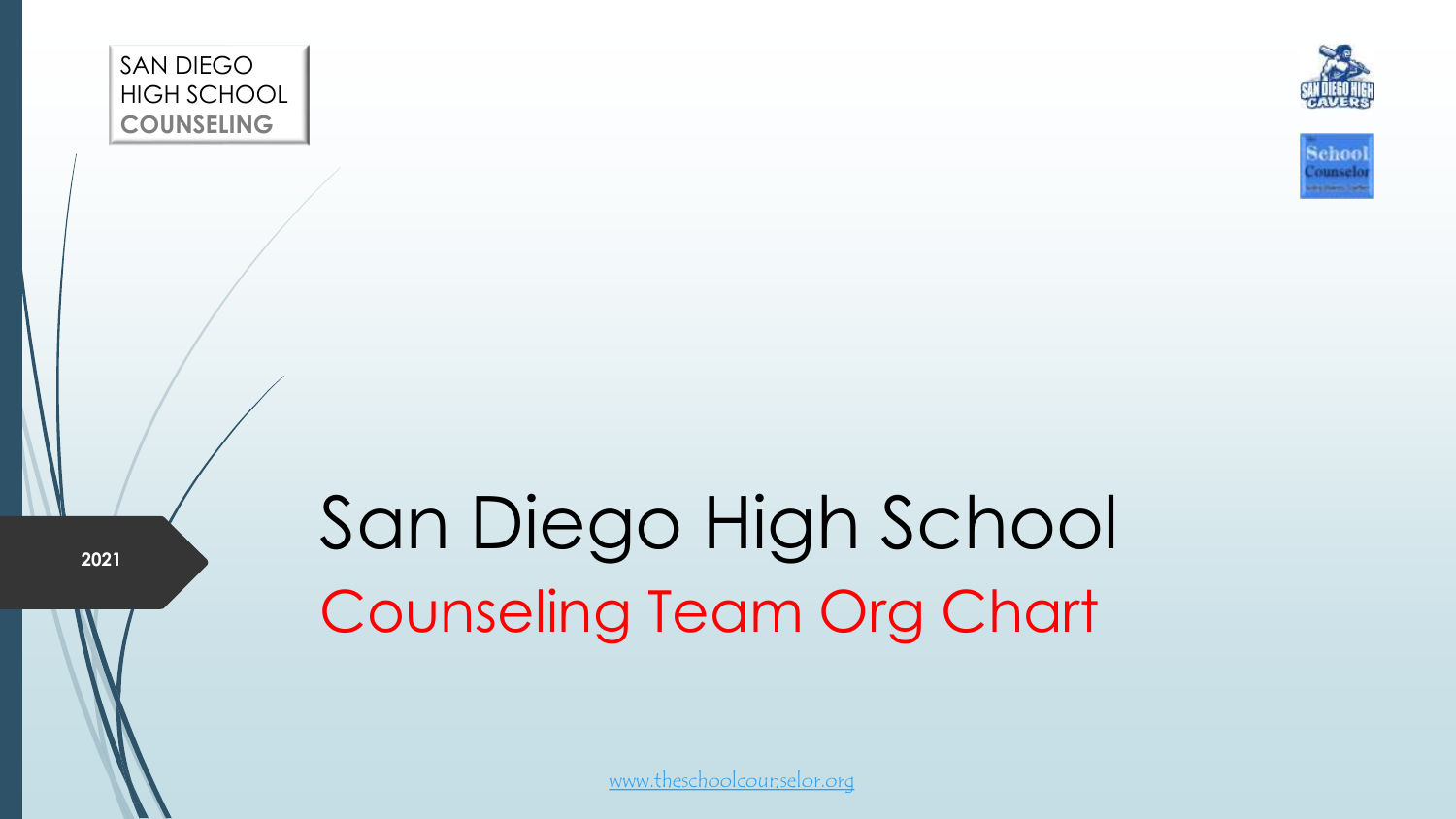

**2021 Org Chart**

San Diego High School COUNSELING TEAM!



→ We guide, coach, facilitate, & more.....[click here](https://www.theschoolcounselor.org/guidance)!

## $\rightarrow$  Learn more about what we do..... [click here!](https://www.theschoolcounselor.org/about)

→ How to contact us.....[click here](https://www.theschoolcounselor.org/contactus)!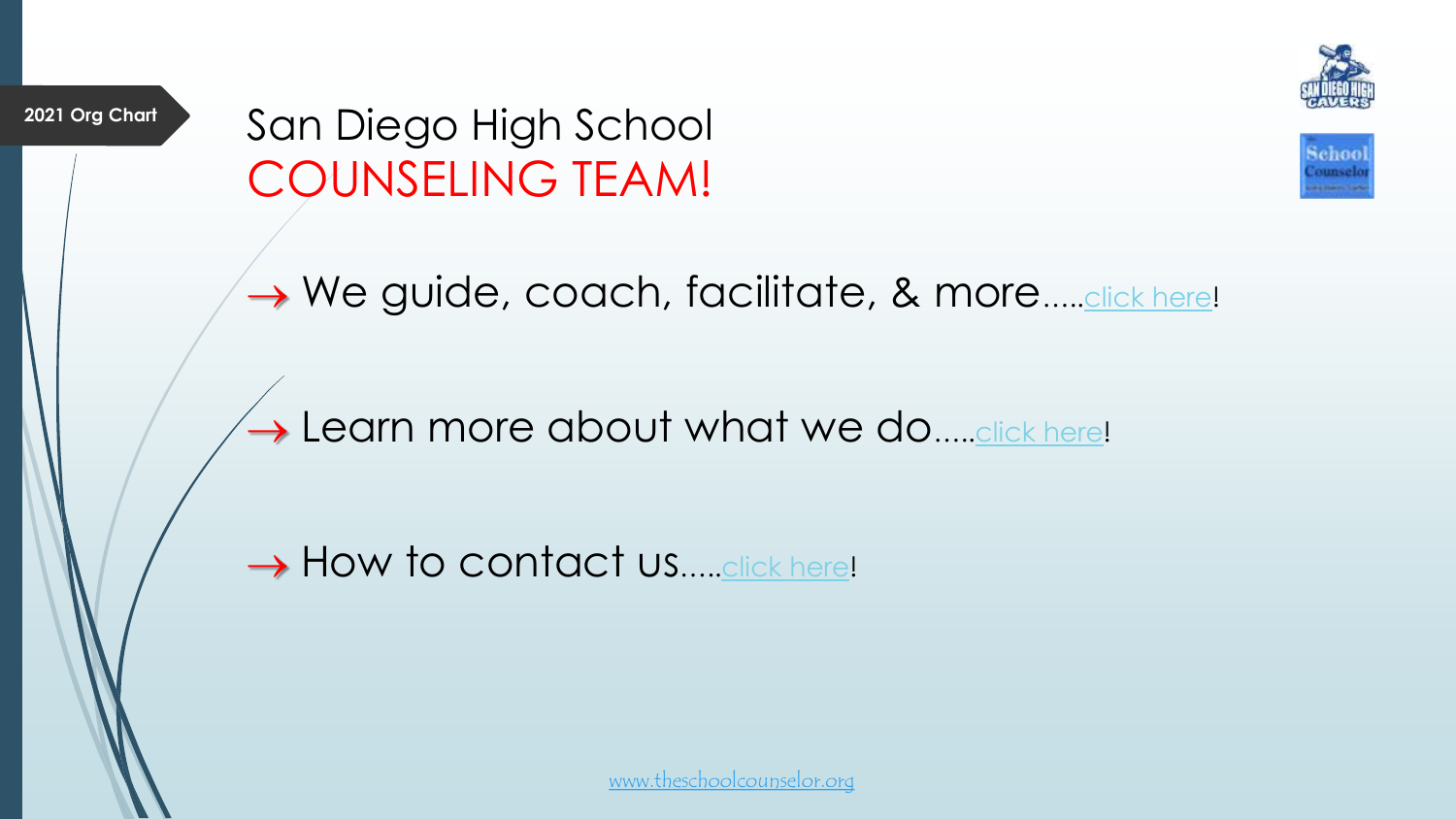

## 2021 Org Chart **All Counselors Support**

| 504's & IEP's                                                   | Everything<br><b>Financial Aid</b>                      | Referrals to<br><b>Mental Health</b><br>Support<br><b>Providers</b> | Referrals to<br><b>Youth/Families</b><br>in Transition | <b>Alternative</b><br><b>Education</b><br><b>Referrals (SIPS)</b> | <b>Home Visits</b>               |
|-----------------------------------------------------------------|---------------------------------------------------------|---------------------------------------------------------------------|--------------------------------------------------------|-------------------------------------------------------------------|----------------------------------|
| <b>Student</b><br><b>Intervention</b><br>Support<br>(RTI & SST) | <b>Course Planning</b><br>& Selection<br>(Articulation) | <b>Transcript</b><br><b>Reviews</b>                                 | <b>Attendance</b><br><b>Interventions</b><br>(SARB)    | Individual<br>Counseling                                          | <b>Work Permits</b>              |
|                                                                 |                                                         | College                                                             | Guidance                                               | <b>Students</b>                                                   |                                  |
|                                                                 |                                                         |                                                                     |                                                        |                                                                   |                                  |
| Caseload<br>Management                                          | Letters of Rec                                          | <b>Application &amp;</b><br><b>Admission</b><br><b>Process</b>      | Lessons                                                | Meeting<br><b>Graduation</b><br><b>Requirements</b>               | <b>New Student</b><br>Scheduling |
|                                                                 |                                                         |                                                                     |                                                        |                                                                   |                                  |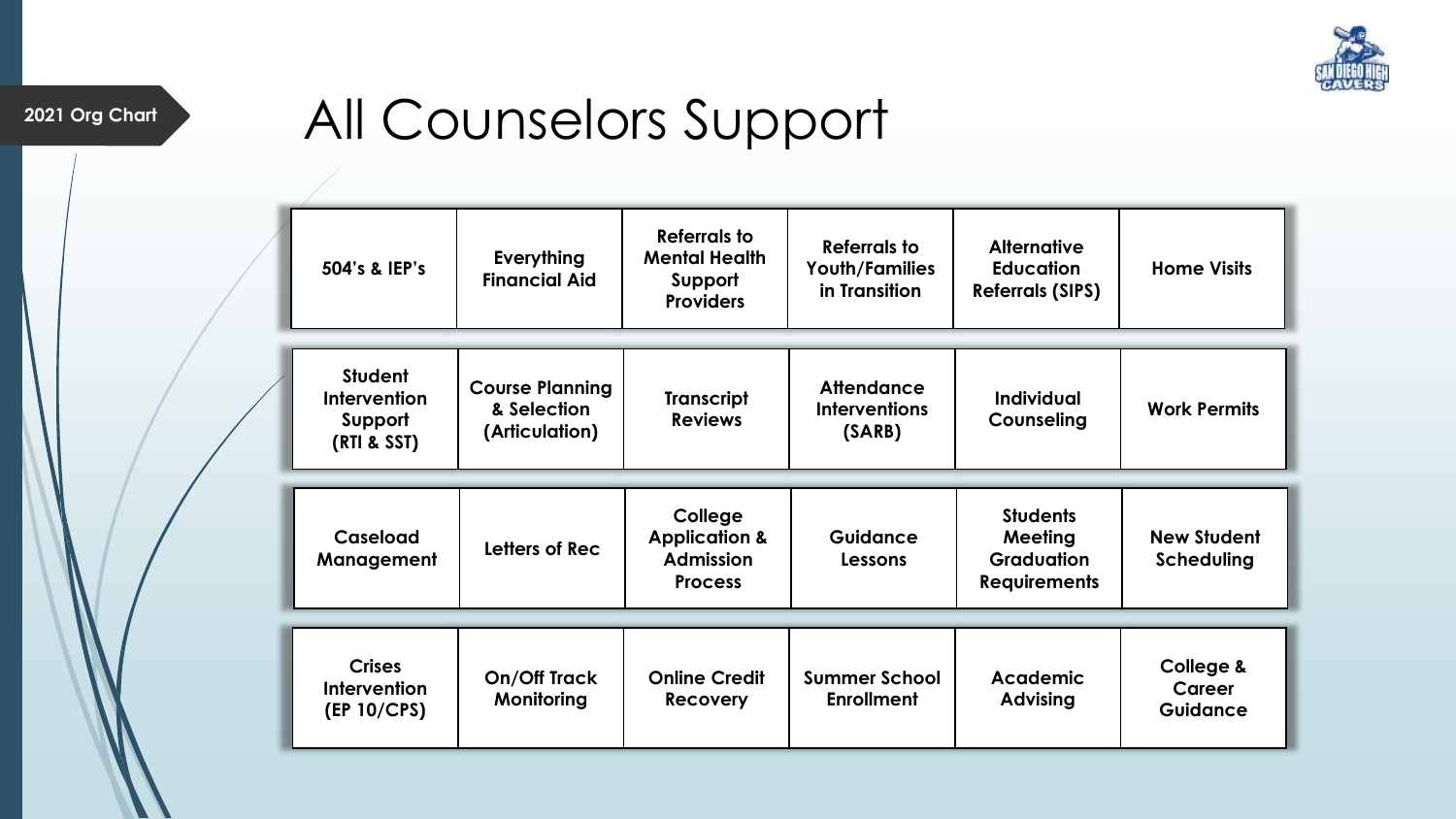|                | Mr. Baker<br><b>Head Counselor</b>             | Mr. Avila<br><b>School Counselor</b>            | Mr. Braun<br><b>School Counselor</b>         | Ms. Estrada<br><b>School Counselor</b>                       |  |
|----------------|------------------------------------------------|-------------------------------------------------|----------------------------------------------|--------------------------------------------------------------|--|
| 2021 Org Chart | <b>International Studies Q-Z</b>               | <b>Science &amp; Technology M-Z</b>             | <b>International Studies GUE-P</b>           | <b>Science &amp; Technology A-L</b>                          |  |
|                | 504 Coordinator                                | 11 <sup>th</sup> Grade Classroom<br>Guidance    | 9 <sup>th</sup> Grade Classroom<br>Guidance  | 12 <sup>th</sup> Grade Classroom<br>Guidance                 |  |
|                | AP Exam Coordinator                            | <b>ASVAB Exam Coordinator</b>                   | 10 <sup>th</sup> Grade Classroom<br>Guidance | Senior Awards, Exit Survey,<br>Letters to Families           |  |
|                | <b>At-Risk Letters</b>                         | <b>Military Partnerships</b>                    | <b>DATA Liaison</b>                          | <b>Biliteracy Award</b><br>Identification & Prep             |  |
|                | <b>Course Selection Guide</b>                  | <b>Twain/Garfield</b><br>Connections            | Parent Involvement Liaison                   | San Diego Rotary Club<br>Student Awards & Camp<br>Enterprise |  |
|                | <b>Extended Day Program</b>                    | YMCA TIDES Liaison                              | Principal's Honor Role<br>9th thru 12th      | Spring Honor Roll<br>Ceremony                                |  |
|                | iHigh Site Liaison                             | Suicide Awareness<br><b>Information Liaison</b> | Sexual health Education                      | <b>Underclassmen Awards</b>                                  |  |
|                | Naviance Power User                            |                                                 |                                              |                                                              |  |
|                | <b>Program Communications</b>                  |                                                 |                                              |                                                              |  |
|                | <b>PSAT Exam Coordinator</b>                   |                                                 |                                              |                                                              |  |
|                | <b>School Counseling Team</b><br>Meetings      |                                                 |                                              |                                                              |  |
|                | <b>School Counseling Website</b><br>& Calendar |                                                 |                                              |                                                              |  |
|                | Summer School                                  |                                                 |                                              |                                                              |  |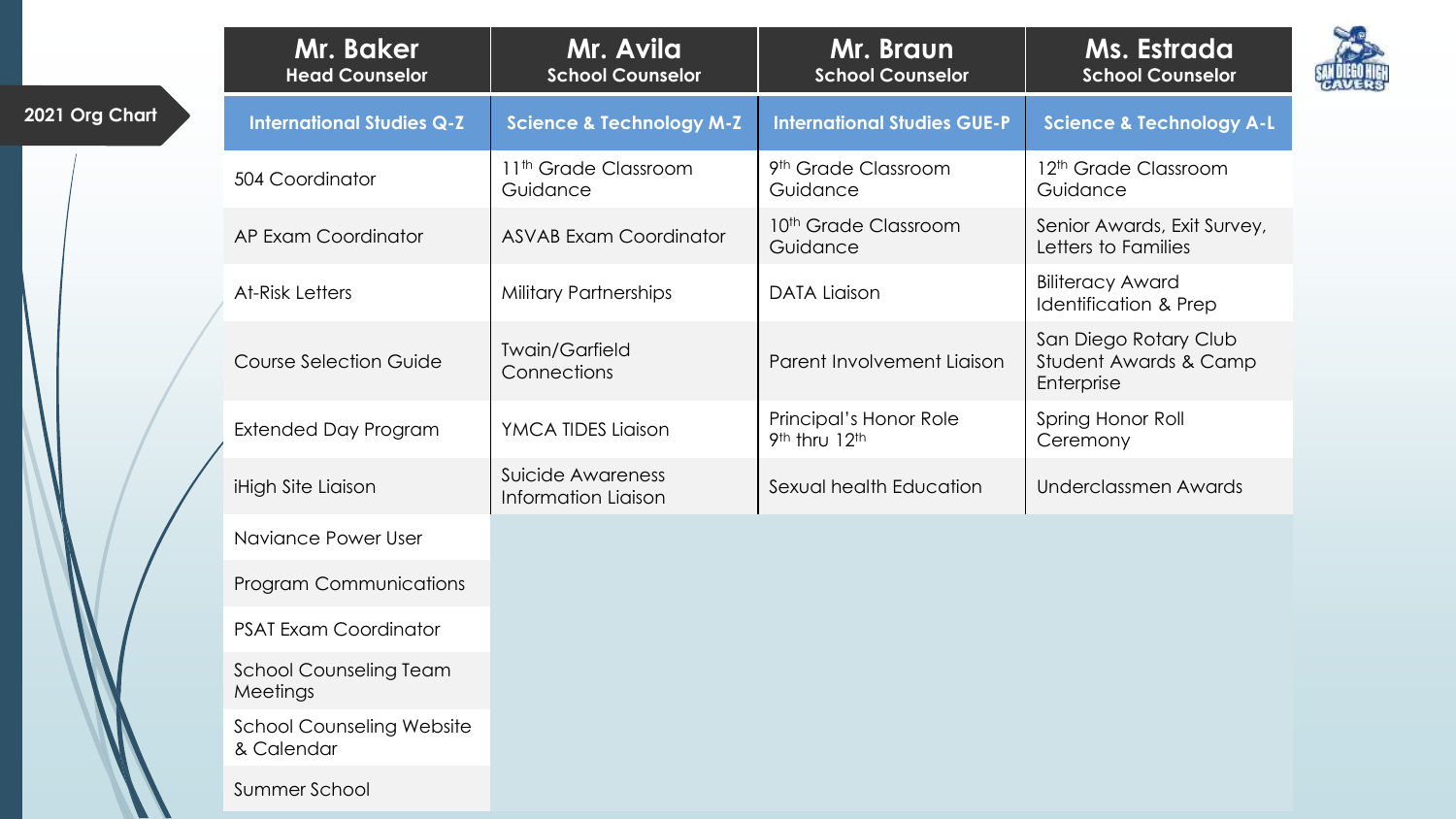|                | <b>Ms. Montes</b><br><b>School Counselor</b>          | <b>Ms. Muniz</b><br><b>School Counselor</b>                  | Mr. Rios<br><b>School Counselor</b>                                 | Mr. Knight<br><b>School Counselor</b>                                 |
|----------------|-------------------------------------------------------|--------------------------------------------------------------|---------------------------------------------------------------------|-----------------------------------------------------------------------|
| 2021 Org Chart | <b>International Studies A-GUD</b>                    | <b>Business &amp; Leadership</b><br>All 9th Grade            | <b>Business &amp; Leadership</b><br>All $10^{th}$ – $12^{th}$ Grade | <b>San Diego High Complex</b>                                         |
|                | 9 <sup>th</sup> Grade Classroom<br>Guidance           | City College CCAP<br>Registration                            | Athletic Eligibility<br>Coordinator                                 | 8 <sup>th</sup> Grade Articulation                                    |
|                | 12 <sup>th</sup> Grade Classroom<br>Guidance          | College Admission<br>partnerships &<br>Communication, 4-Year | <b>NCAA Liaison &amp;</b><br>Presentations                          | Campus Tours &<br><b>Recruitment Events</b>                           |
|                | Senior Awards, Exit Survey,<br>Letters to families    | English Language Learner<br>Support                          | <b>Workforce Partnerships</b>                                       | <b>Black Youth Support</b><br>Coordinator                             |
|                | <b>ACT/SAT Test Prep Support</b>                      | Job Shadow/Internships                                       | <b>Mandatory Grant Surveys</b>                                      | <b>Bully Prevention &amp;</b><br>Intervention<br>Presentations/Events |
|                | <b>AVID Recruitment &amp;</b><br>Selection            | <b>LOTE Coordinator</b>                                      | Naviance Classroom<br>Guidance Support                              | <b>Cal SOAP Peer Advisors</b>                                         |
|                | <b>UCSD Green PEAS Program</b><br>$10^{th} - 12^{th}$ | <b>Scholarship Coordinator</b>                               |                                                                     | Community Partnerships &<br>Resources                                 |
|                | <b>UPAC Liaison</b>                                   | <b>UCSD Green PEAS Program</b><br>9 <sup>th</sup> Grade      |                                                                     | <b>FAFSA Financial Aid Liaison</b>                                    |
|                |                                                       |                                                              |                                                                     | <b>IMIN After School Program</b><br>Liaison                           |
|                |                                                       |                                                              |                                                                     | Restorative Practice Liaison                                          |
|                |                                                       |                                                              |                                                                     | San Diego City College<br>Liaison                                     |
|                |                                                       |                                                              |                                                                     | College Service Providers<br>Liaison                                  |

 $\mathcal{I}$ 

X

DIEGO HICH<br>AVERS